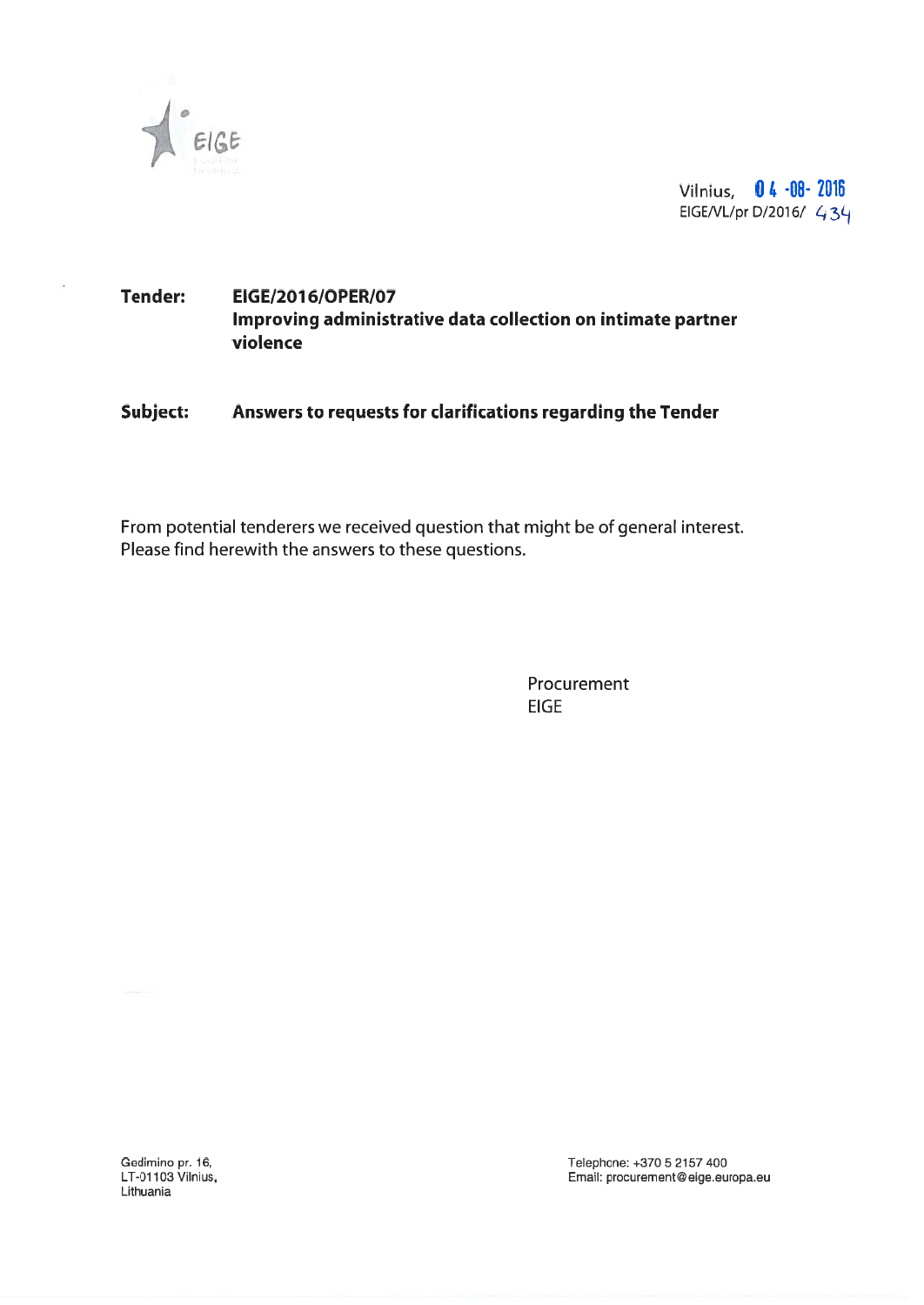## EIGE/2076/OPER/07. Questions & Answers Nr 7

## **Ouestion 1:**

With regards to the EIGE tender in subject I would like to know whether the structure of the technical offer indicated on page 32 of the Tender specifications is mandatory or if the tenderer can use <sup>a</sup> different structure of the technical offer, including references to the sections indicated on page 32.?

## **Answer 1:**

The structure of technical offer should include, at least, the five sections indicated at page 32 of Tender specifications, i.e.:

- a) Demonstration of <sup>a</sup> clear understanding of the objectives and assignments
- b) Methodological approach
- c) Project management, organisation of the project team, internal communication
- d) Quality assurance and Quality control
- e) Risk managemen<sup>t</sup>

Under each section, the tenderer should demonstrate <sup>a</sup> clear understanding of the objectives and assignments of study, and it should clearly describe the proposed methodology, the project management, organisation of the project team, internal communication, the quality assurance and quality control, and risk management.

Under each point above, the Tenderer is free to propose a structure of the technical offer.

However, all the deliverables and activities envisaged should be clearly reflected and easily detectable. Under point b) Methodology approach, the structure of Results/Deliverables/Activities envisaged in Section 1.5 Expected Results of Tender Specifications should be followed.

## Question 2:

Potential tenderer(s) ask for clarification with respec<sup>t</sup> possible conflict of interest in participation to this tender while having previously managed or still managing EIGE's funded projects.

#### Answer 2:

Ihere is no conflict of interest for any potential tenderer that has previously contracted or is still contracting by EIGE.

Lithuania